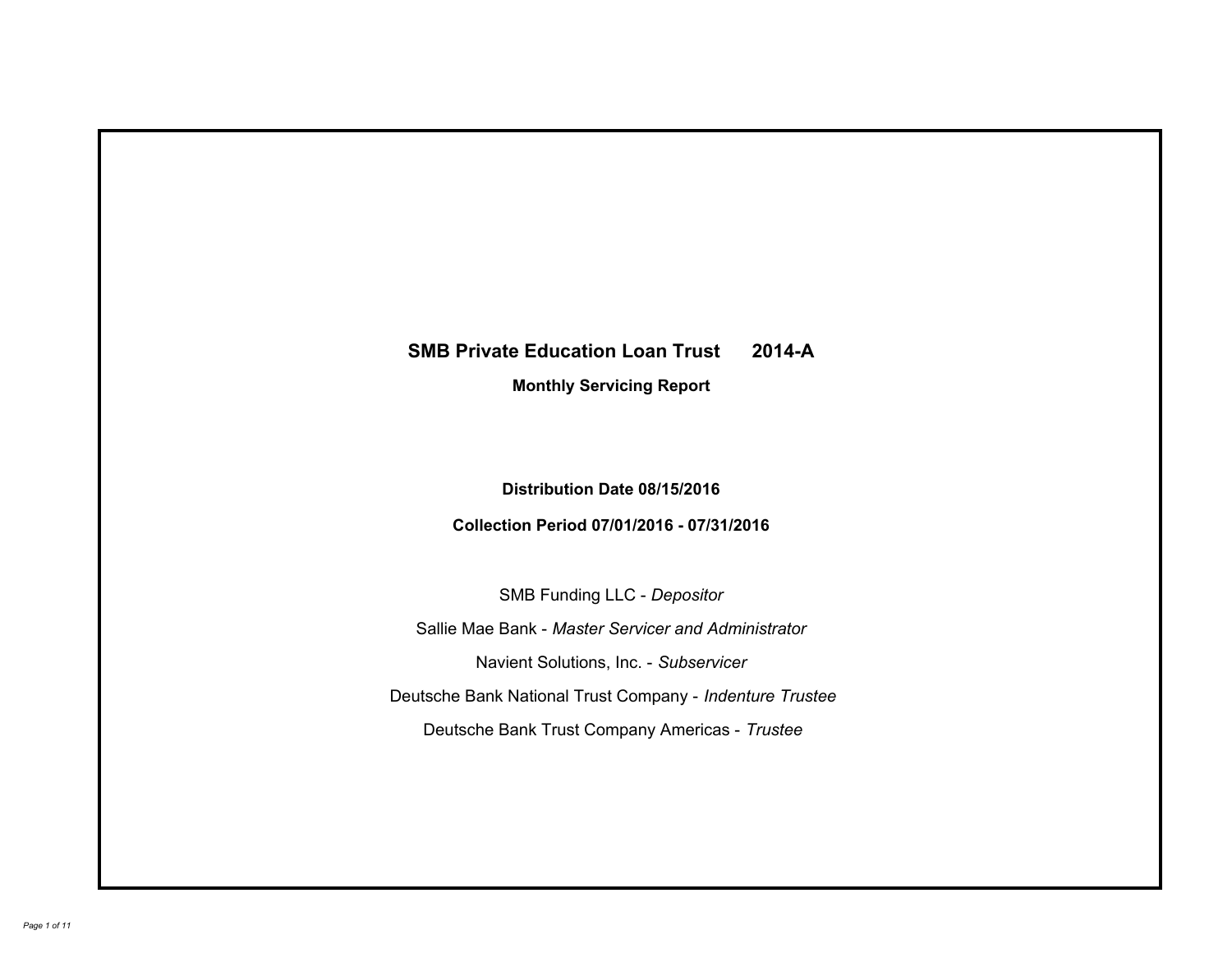|  |  |  | Deal Parameters |  |
|--|--|--|-----------------|--|
|--|--|--|-----------------|--|

| A | <b>Student Loan Portfolio Characteristics</b>                                  |                   | 08/07/2014                         | 06/30/2016       | 07/31/2016                         |
|---|--------------------------------------------------------------------------------|-------------------|------------------------------------|------------------|------------------------------------|
|   | <b>Principal Balance</b>                                                       |                   | \$361,523,983.59                   | \$317,088,047.66 | \$314,790,299.13                   |
|   | Interest to be Capitalized Balance                                             |                   | 17,313,307.43                      | 14,498,325.17    | 14,116,921.89                      |
|   | Pool Balance                                                                   |                   | \$378,837,291.02                   | \$331,586,372.83 | \$328,907,221.02                   |
|   | Weighted Average Coupon (WAC)                                                  |                   | 7.81%                              | 7.77%            | 7.76%                              |
|   | Weighted Average Remaining Term                                                |                   | 138.29                             | 140.01           | 140.02                             |
|   | Number of Loans                                                                |                   | 33,555                             | 28,818           | 28,588                             |
|   | Number of Borrowers                                                            |                   | 26,651                             | 22,557           | 22,374                             |
|   | Pool Factor                                                                    |                   |                                    | 0.875273846      | 0.868201808                        |
|   | Since Issued Total Constant Prepayment Rate (1)                                |                   |                                    | 6.58%            | 6.52%                              |
| B | <b>Debt Securities</b>                                                         | <b>Cusip/Isin</b> | 07/15/2016                         |                  | 08/15/2016                         |
|   | A1                                                                             | 784456AA3         | \$40,716,197.95                    |                  | \$37,088,392.88                    |
|   | A <sub>2</sub> A                                                               | 784456AB1         | \$68,000,000.00                    |                  | \$68,000,000.00                    |
|   | A2B                                                                            | 784456AC9         | \$68,000,000.00                    |                  | \$68,000,000.00                    |
|   | A3                                                                             | 784456AD7         | \$50,000,000.00                    |                  | \$50,000,000.00                    |
|   | В                                                                              | 784456AE5         | \$36,000,000.00                    |                  | \$36,000,000.00                    |
|   | C                                                                              | 784456AF2         | \$42,000,000.00                    |                  | \$42,000,000.00                    |
|   |                                                                                |                   |                                    |                  |                                    |
| C | <b>Certificates</b>                                                            | <b>Cusip/Isin</b> | 07/15/2016                         |                  | 08/15/2016                         |
|   | <b>Excess Distribution</b>                                                     | 784456AG0         | \$100,000.00                       |                  | \$100,000.00                       |
|   |                                                                                |                   |                                    |                  |                                    |
| D | <b>Account Balances</b>                                                        |                   | 07/15/2016                         |                  | 08/15/2016                         |
|   | Reserve Account Balance                                                        |                   | \$958,735.00                       |                  | \$958,735.00                       |
|   |                                                                                |                   |                                    |                  |                                    |
| E | <b>Asset / Liability</b>                                                       |                   | 07/15/2016                         |                  | 08/15/2016                         |
|   | Overcollateralization Percentage *<br>Specified Overcollateralization Amount * |                   | 20.77%                             |                  | 21.23%                             |
|   | Actual Overcollateralization Amount *                                          |                   | \$99,475,911.85<br>\$68,870,174.88 |                  | \$98,672,166.31<br>\$69,818,828.14 |
|   |                                                                                |                   |                                    |                  |                                    |

\* Based on the Rated debt securities (Class A and Class B Bonds)

(1) Since Issued Total CPR calculations found in monthly servicing reports issued on or prior to September 15, 2015 originally included loans that were removed from the pool by the sponsor because they became ineligible for the pool between the cut-off date and settlement date. On October 5, 2015, Since Issued Total CPR calculations were revised to exclude these loans and all prior monthly servicing reports were restated. For additional information, see 'Since Issued CPR Methodology' found on page 11 of this report.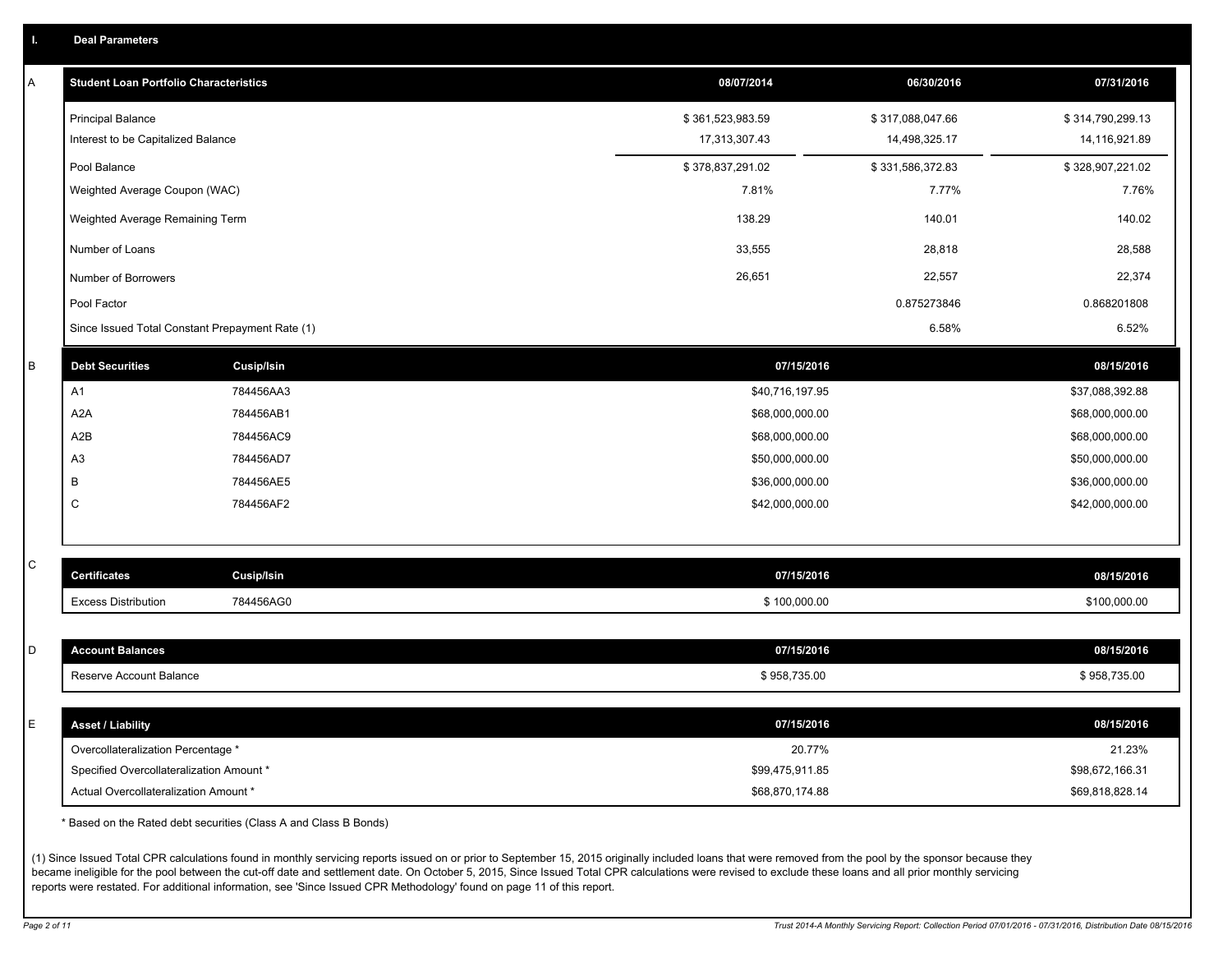## **II. 2014-A Trust Activity 07/01/2016 through 07/31/2016**

| Α         | <b>Student Loan Principal Receipts</b>                           |                |
|-----------|------------------------------------------------------------------|----------------|
|           | <b>Borrower Principal</b>                                        | 3,185,689.70   |
|           | <b>Consolidation Activity Principal</b>                          | 0.00           |
|           | Seller Principal Reimbursement                                   | 0.00           |
|           | Servicer Principal Reimbursement                                 | 0.00           |
|           | Delinquent Principal Purchases by Servicer                       | 0.00           |
|           | <b>Other Principal Deposits</b>                                  | 0.00           |
|           | <b>Total Principal Receipts</b>                                  | \$3,185,689.70 |
| B         | <b>Student Loan Interest Receipts</b>                            |                |
|           | Borrower Interest                                                | 1,291,495.60   |
|           | <b>Consolidation Activity Interest</b>                           | 0.00           |
|           | Seller Interest Reimbursement                                    | 0.00           |
|           | Servicer Interest Reimbursement                                  | (128.17)       |
|           | Delinquent Interest Purchases by Servicer                        | 0.00           |
|           | <b>Other Interest Deposits</b>                                   | 21,143.14      |
|           | <b>Total Interest Receipts</b>                                   | \$1,312,510.57 |
| C         | <b>Recoveries on Realized Losses</b>                             | \$13,624.45    |
| D         | <b>Investment Income</b>                                         | \$1,438.50     |
| Ε         | <b>Funds Borrowed from Next Collection Period</b>                | \$0.00         |
| F         | <b>Funds Repaid from Prior Collection Period</b>                 | \$0.00         |
| G         | <b>Loan Sale or Purchase Proceeds</b>                            | \$0.00         |
| н         | Initial Deposits to Collection Account                           | \$0.00         |
|           | <b>Excess Transferred from Other Accounts</b>                    | \$0.00         |
| ۱.        | <b>Borrower Benefit Reimbursements</b>                           | \$0.00         |
| Κ         | <b>Gross Swap Receipt</b>                                        | \$0.00         |
| L         | <b>Other Deposits</b>                                            | \$0.00         |
| м         | <b>Other Fees Collected</b>                                      | \$0.00         |
| ${\sf N}$ | <b>AVAILABLE FUNDS</b>                                           | \$4,513,263.22 |
| O         | Non-Cash Principal Activity During Collection Period             | \$887,941.17   |
| P         | Aggregate Purchased Amounts by the Depositor, Servicer or Seller | \$0.00         |
| Q         | Aggregate Loan Substitutions                                     | \$0.00         |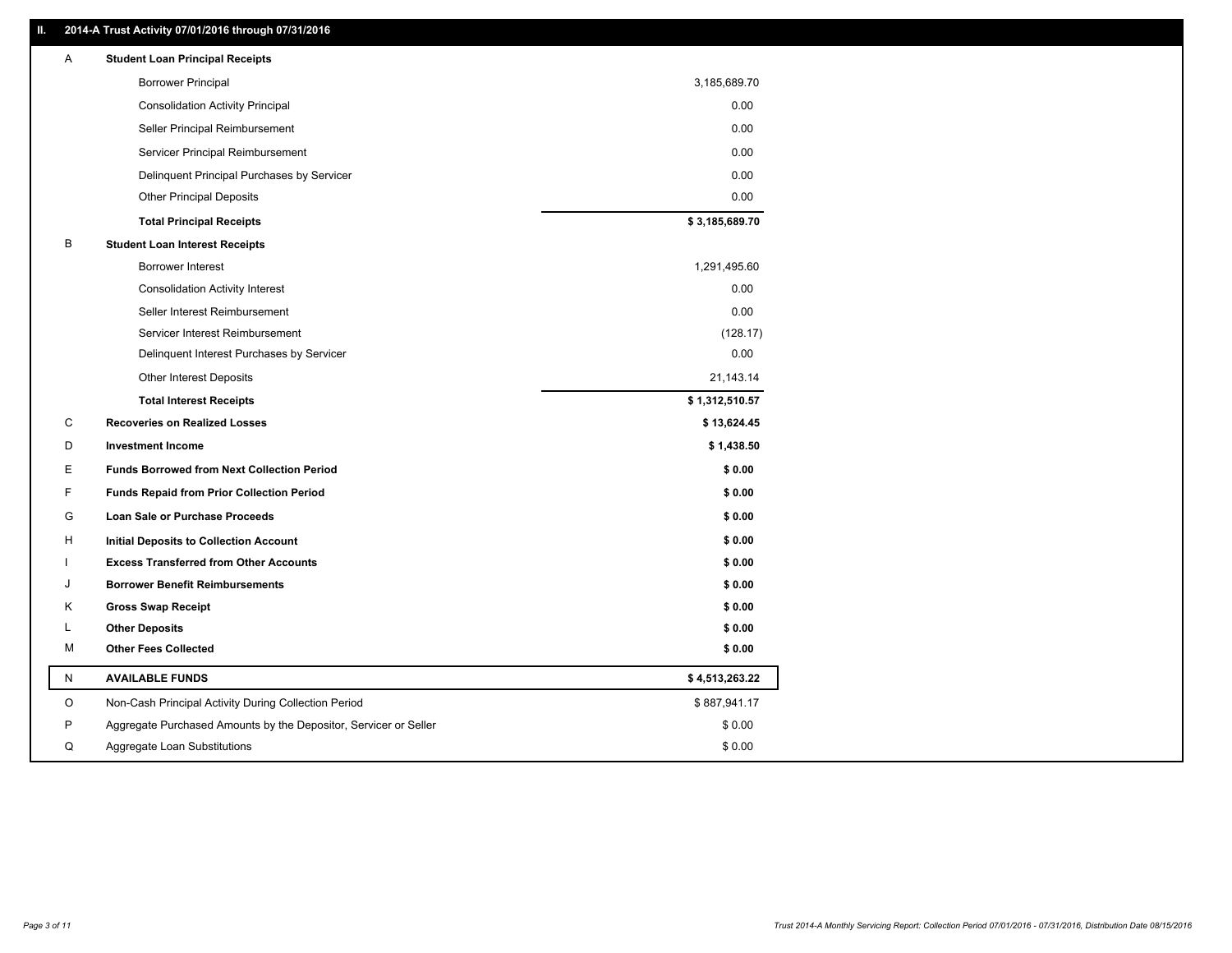|                   |                         | 07/31/2016               |         |                  | 06/30/2016     |                          |         |                  |                |
|-------------------|-------------------------|--------------------------|---------|------------------|----------------|--------------------------|---------|------------------|----------------|
|                   |                         | <b>Wtd Avg</b><br>Coupon | # Loans | Principal        | % of Principal | <b>Wtd Avg</b><br>Coupon | # Loans | Principal        | % of Principal |
| INTERIM:          | IN SCHOOL               | 8.77%                    | 2,076   | \$19,918,394.20  | 6.328%         | 8.75%                    | 2,160   | \$20,710,260.65  | 6.531%         |
|                   | GRACE                   | 8.65%                    | 1,348   | \$14,115,482.20  | 4.484%         | 8.68%                    | 1,530   | \$15,691,973.73  | 4.949%         |
|                   | <b>DEFERMENT</b>        | 8.72%                    | 1,010   | \$10,349,025.34  | 3.288%         | 8.78%                    | 1,014   | \$10,262,361.68  | 3.236%         |
| <b>REPAYMENT:</b> | <b>CURRENT</b>          | 7.49%                    | 22,403  | \$247,217,448.47 | 78.534%        | 7.49%                    | 22,516  | \$249,573,836.30 | 78.708%        |
|                   | 31-60 DAYS DELINQUENT   | 8.43%                    | 373     | \$4,871,438.19   | 1.548%         | 8.43%                    | 310     | \$3,776,204.51   | 1.191%         |
|                   | 61-90 DAYS DELINQUENT   | 8.31%                    | 188     | \$2,404,360.60   | 0.764%         | 8.66%                    | 176     | \$2,256,452.09   | 0.712%         |
|                   | 91-120 DAYS DELINQUENT  | 8.61%                    | 151     | \$1,754,187.55   | 0.557%         | 8.86%                    | 122     | \$1,495,098.48   | 0.472%         |
|                   | 121-150 DAYS DELINQUENT | 9.19%                    | 88      | \$1,120,126.85   | 0.356%         | 9.10%                    | 91      | \$1,182,505.81   | 0.373%         |
|                   | 151-180 DAYS DELINQUENT | 9.20%                    | 74      | \$920,754.74     | 0.292%         | 8.99%                    | 50      | \$652,505.21     | 0.206%         |
|                   | > 180 DAYS DELINQUENT   | 9.22%                    | 44      | \$509,160.38     | 0.162%         | 9.30%                    | 35      | \$338,223.11     | 0.107%         |
|                   | FORBEARANCE             | 8.27%                    | 833     | \$11,609,920.61  | 3.688%         | 8.33%                    | 814     | \$11,148,626.09  | 3.516%         |
| <b>TOTAL</b>      |                         |                          | 28,588  | \$314,790,299.13 | 100.00%        |                          | 28,818  | \$317,088,047.66 | 100.00%        |
|                   |                         |                          |         |                  |                |                          |         |                  |                |

Percentages may not total 100% due to rounding \*

\*\* Smart Option Interest Only loans and \$25 Fixed Payment loans classified as in repayment whether student borrowers are in school, in grace, in deferment or required to make full principal and interest payments on their l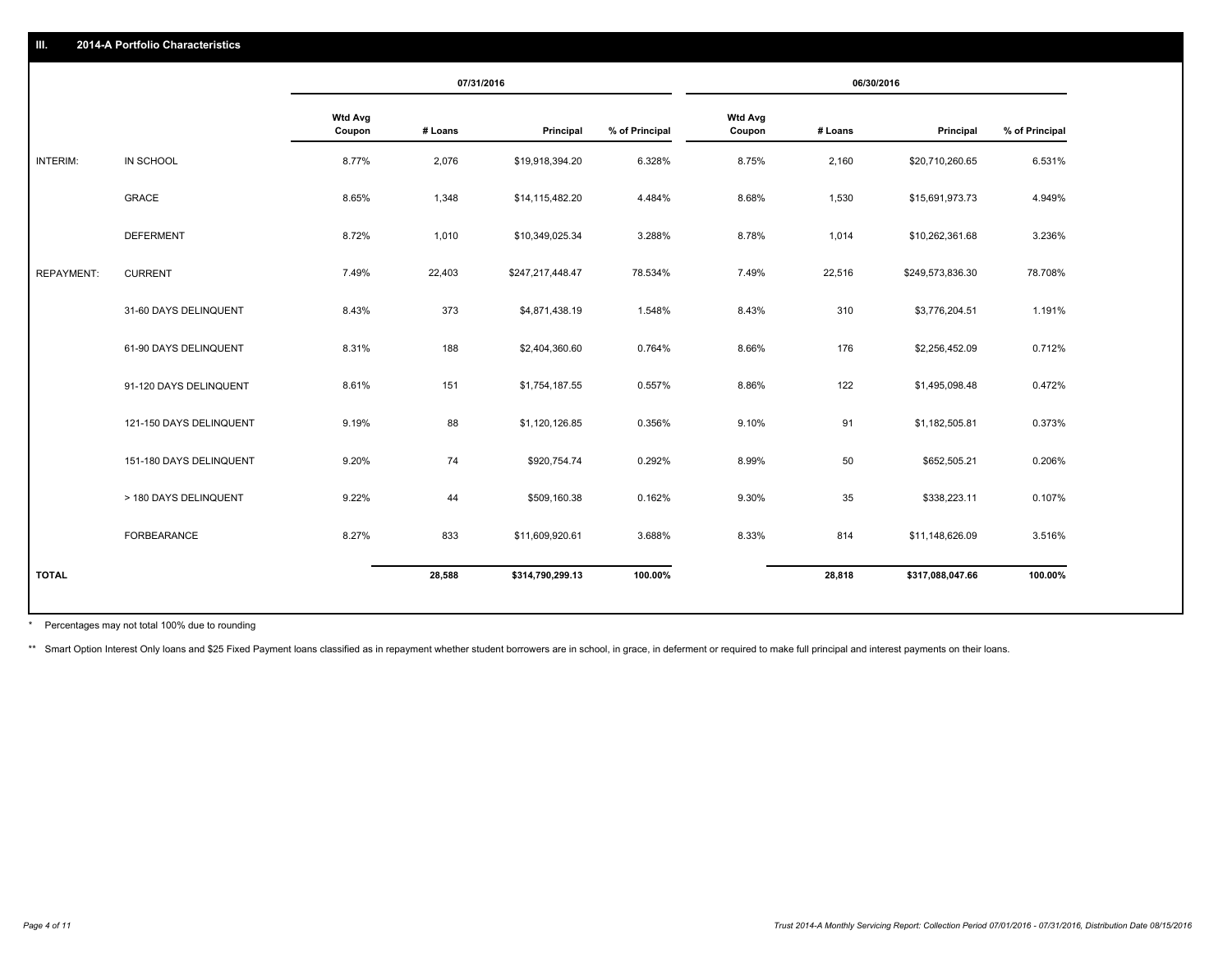|                                                         | 7/31/2016        | 6/30/2016        |
|---------------------------------------------------------|------------------|------------------|
| Pool Balance                                            | \$328,907,221.02 | \$331,586,372.83 |
| Total # Loans                                           | 28,588           | 28,818           |
| Total # Borrowers                                       | 22,374           | 22,557           |
| Weighted Average Coupon                                 | 7.76%            | 7.77%            |
| Weighted Average Remaining Term                         | 140.02           | 140.01           |
| Percent of Pool - Cosigned                              | 93.7%            | 93.7%            |
| Percent of Pool - Non Cosigned                          | 6.3%             | 6.3%             |
| Borrower Interest Accrued for Period                    | \$2,046,961.34   | \$1,995,913.44   |
| Outstanding Borrower Interest Accrued                   | \$15,686,767.10  | \$15,975,846.20  |
| Gross Principal Realized Loss - Periodic                | \$135,379.60     | \$328,216.20     |
| Gross Principal Realized Loss - Cumulative              | \$3,222,344.96   | \$3,086,965.36   |
| Delinguent Principal Purchased by Servicer - Periodic   | \$0.00           | \$0.00           |
| Delinguent Principal Purchased by Servicer - Cumulative | \$0.00           | \$0.00           |
| Recoveries on Realized Losses - Periodic                | \$13.624.45      | \$9,847.40       |
| Recoveries on Realized Losses - Cumulative              | \$142,340.43     | \$128,715.98     |
| Net Losses - Periodic                                   | \$121,755.15     | \$318,368.80     |
| Net Losses - Cumulative                                 | \$3,080,004.53   | \$2,958,249.38   |
| <b>Cumulative Gross Defaults</b>                        | \$3,222,344.96   | \$3,086,965.36   |
| Change in Gross Defaults                                | \$135,379.60     | \$328,216.20     |
| Non-Cash Principal Activity - Capitalized Interest      | \$1,023,424.16   | \$1,851,803.88   |
| Since Issued Total Constant Prepayment Rate (CPR) (1)   | 6.52%            | 6.58%            |
| <b>Loan Substitutions</b>                               | \$0.00           | \$0.00           |
| <b>Cumulative Loan Substitutions</b>                    | \$0.00           | \$0.00           |
| <b>Unpaid Master Servicing Fees</b>                     | \$0.00           | \$0.00           |
| <b>Unpaid Sub-Servicing Fees</b>                        | \$0.00           | \$0.00           |
| <b>Unpaid Administration Fees</b>                       | \$0.00           | \$0.00           |
| Unpaid Carryover Master Servicing Fees                  | \$0.00           | \$0.00           |
| Unpaid Carryover Sub-Servicing Fees                     | \$0.00           | \$0.00           |
| Note Interest Shortfall                                 | \$0.00           | \$0.00           |

(1) Since Issued Total CPR calculations found in monthly servicing reports issued on or prior to September 15, 2015 originally included loans that were removed from the pool by the sponsor because they became ineligible for the pool between the cut-off date and settlement date. On October 5, 2015, Since Issued Total CPR calculations were revised to exclude these loans and all prior monthly servicing reports were restated. For additional information, see 'Since Issued CPR Methodology' found on page 11 of this report.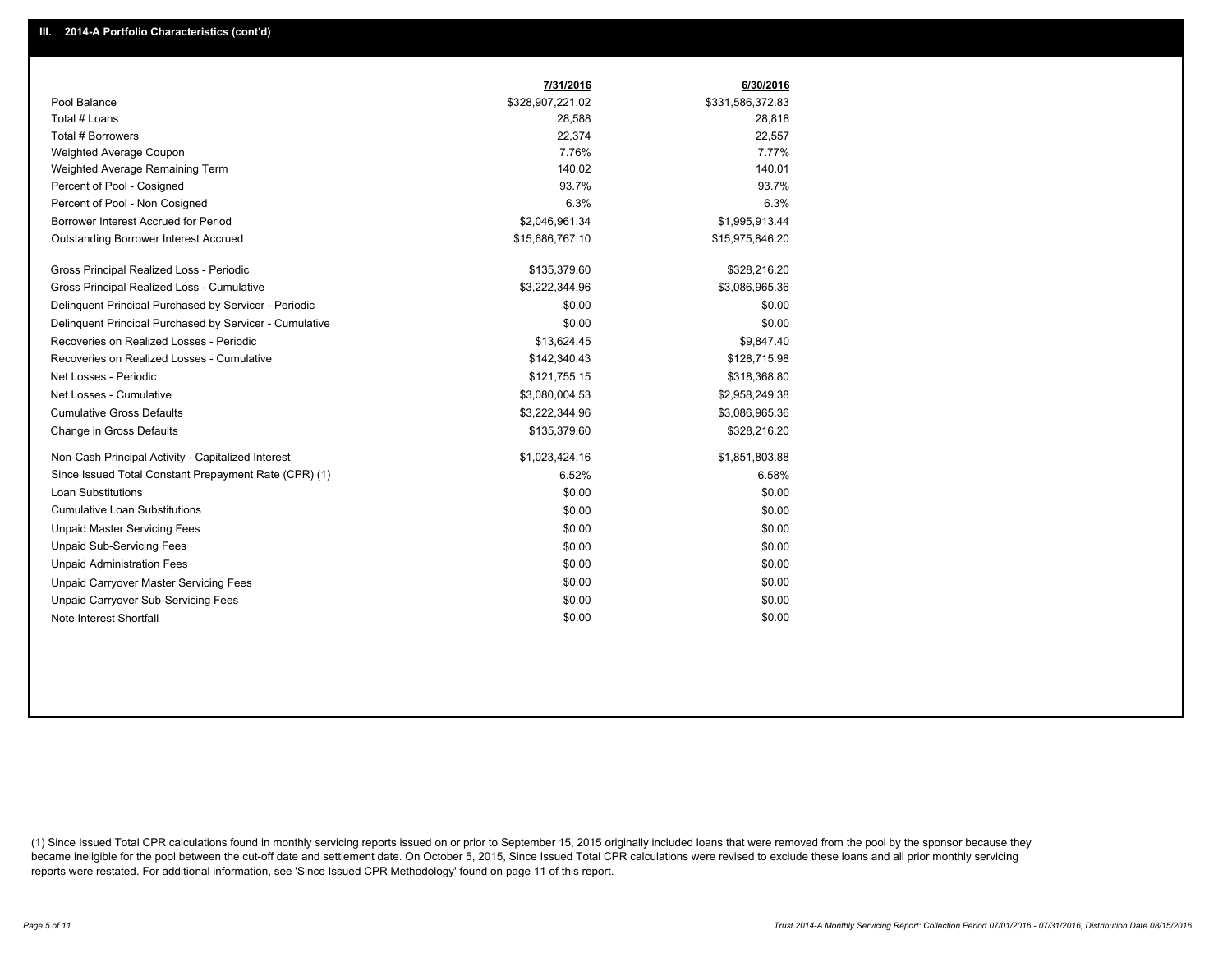## **IV. 2014-A Portfolio Statistics by Loan Program**

|                                                       | Weighted<br><b>Average Coupon</b> | # LOANS | \$ AMOUNT        | $%$ *    |
|-------------------------------------------------------|-----------------------------------|---------|------------------|----------|
| - Smart Option Deferred Loans                         | 8.17%                             | 13,321  | \$138,796,900.38 | 44.092%  |
| - Smart Option Fixed Pay Loans                        | 7.78%                             | 8,407   | \$109,911,851.84 | 34.916%  |
| - Smart Option Interest-Only Loans                    | 6.78%                             | 6,860   | \$66,081,546.91  | 20.992%  |
| - Other Loan Programs                                 | $0.00\%$                          | 0.00    | \$0.00           | 0.000%   |
| <b>Total</b>                                          | 7.76%                             | 28,588  | \$314,790,299.13 | 100.000% |
| Prime Indexed Loans -- Monthly Reset Adjustable       |                                   |         | \$0.00           |          |
| Prime Indexed Loans -- Monthly Reset Non-Adjustable   |                                   |         | \$0.00           |          |
| Prime Indexed Loans -- Quarterly Reset Adjustable     |                                   |         | \$0.00           |          |
| Prime Indexed Loans -- Quarterly Reset Non-Adjustable |                                   |         | \$0.00           |          |
| Prime Indexed Loans -- Annual Reset                   |                                   |         | \$0.00           |          |
| T-Bill Indexed Loans                                  |                                   |         | \$0.00           |          |
| <b>Fixed Rate Loans</b>                               |                                   |         | \$46,156,049.81  |          |
| <b>LIBOR Indexed Loans</b>                            |                                   |         | \$282,751,171.21 |          |
|                                                       |                                   |         |                  |          |

\* Note: Percentages may not total 100% due to rounding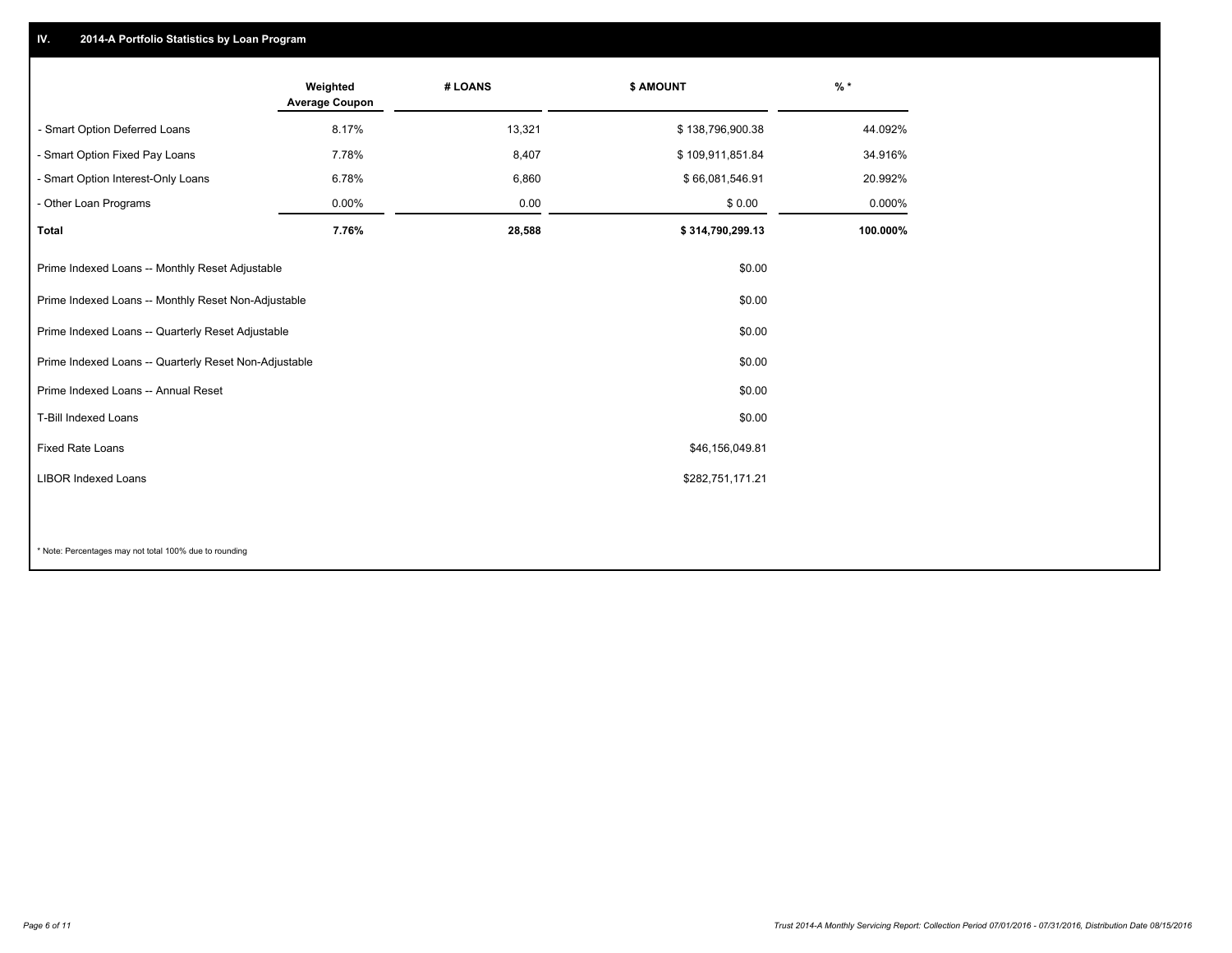| V. |       | 2014-A Reserve Account and Principal Distribution Calculations                                                                                                                                                        |                  |  |
|----|-------|-----------------------------------------------------------------------------------------------------------------------------------------------------------------------------------------------------------------------|------------------|--|
| А. |       | <b>Reserve Account</b>                                                                                                                                                                                                |                  |  |
|    |       | Specified Reserve Account Balance                                                                                                                                                                                     | \$958,735.00     |  |
|    |       | Actual Reserve Account Balance                                                                                                                                                                                        | \$958,735.00     |  |
|    |       |                                                                                                                                                                                                                       |                  |  |
| В. |       | <b>Principal Distribution Amount</b>                                                                                                                                                                                  |                  |  |
|    | L.    | Class A Notes Outstanding                                                                                                                                                                                             | \$226,716,197.95 |  |
|    | ii.   | Pool Balance                                                                                                                                                                                                          | \$328,907,221.02 |  |
|    | iii.  | First Priority Principal Distribution Amount (i - ii)                                                                                                                                                                 | \$0.00           |  |
|    |       |                                                                                                                                                                                                                       |                  |  |
|    | iv.   | Class A and B Notes Outstanding                                                                                                                                                                                       | \$262,716,197.95 |  |
|    | v.    | First Priority Principal Distribution Amount                                                                                                                                                                          | \$0.00           |  |
|    | vi.   | Pool Balance                                                                                                                                                                                                          | \$328,907,221.02 |  |
|    | vii.  | Specified Overcollateralization Amount                                                                                                                                                                                | \$98,672,166.31  |  |
|    |       | viii. Regular Principal Distribution Amount (iv - v) - (vi - vii)                                                                                                                                                     | \$32,481,143.24  |  |
|    |       |                                                                                                                                                                                                                       |                  |  |
|    | ix.   | Notes Outstanding                                                                                                                                                                                                     | \$304,716,197.95 |  |
|    | х.    | First Priority Principal Distribution Amount                                                                                                                                                                          | \$0.00           |  |
|    | xi.   | Regular Principal Distribution Amount                                                                                                                                                                                 | \$32,481,143.24  |  |
|    | xii.  | Available Funds (after payment of waterfall items A through J) *                                                                                                                                                      | \$0.00           |  |
|    | xiii. | Additional Principal Distribution Amount (min(ix - x - xi, xiii))                                                                                                                                                     | \$0.00           |  |
|    |       | * Represents 50% of value if the principal balance of the notes is greater than 10% of initial principal balance of the notes or the Class A and Class B note are reduced to 0, otherwise the full<br>value is shown. |                  |  |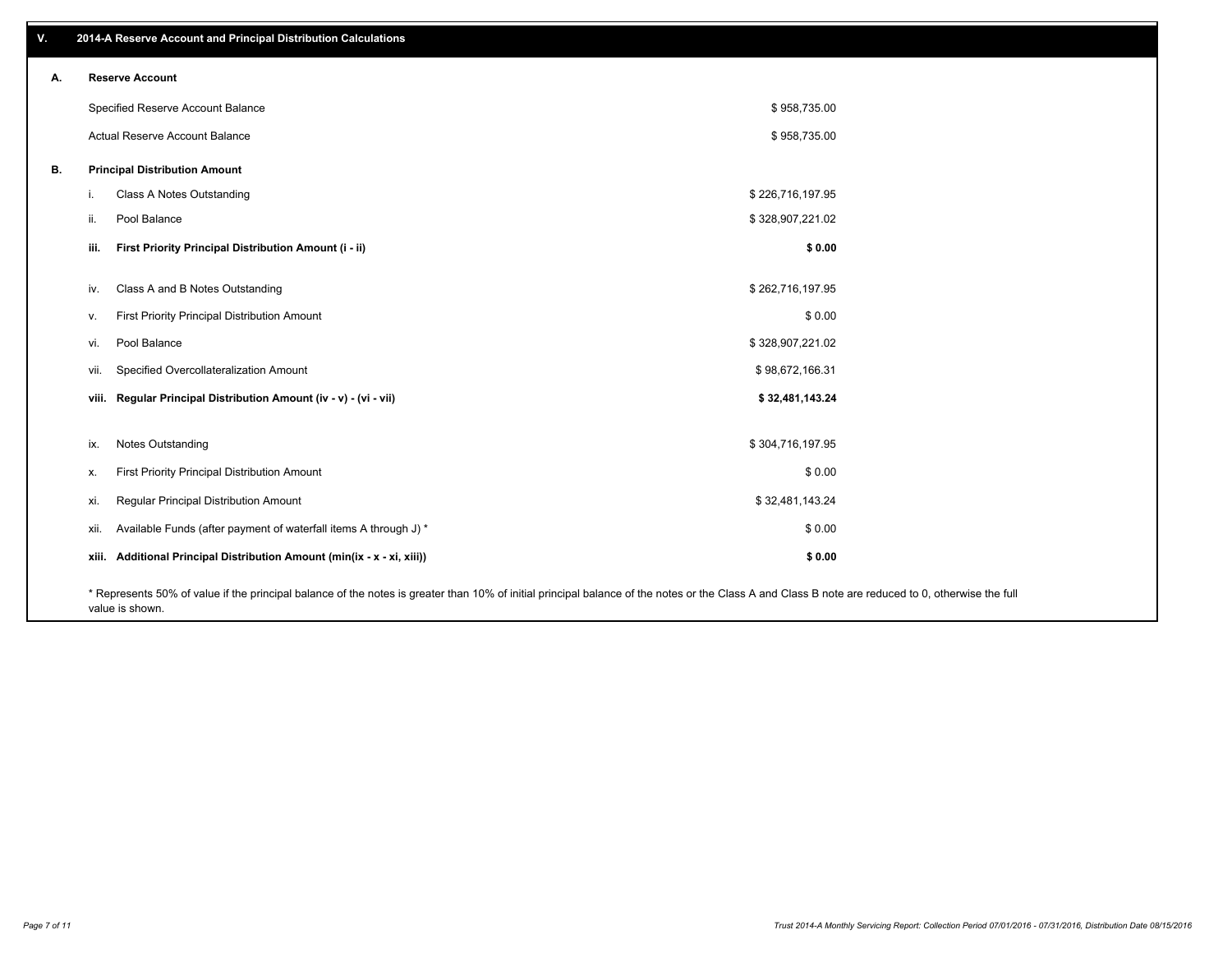| VI. |  | 2014-A Waterfall for Distributions |  |  |  |
|-----|--|------------------------------------|--|--|--|
|-----|--|------------------------------------|--|--|--|

|              |                                                                                        | Paid             | <b>Funds Balance</b> |
|--------------|----------------------------------------------------------------------------------------|------------------|----------------------|
|              | <b>Total Available Funds</b>                                                           |                  | \$4,513,263.22       |
| A            | <b>Trustee Fees</b>                                                                    | \$0.00           | \$4,513,263.22       |
| B            | i. Master Servicing Fees                                                               | \$13,253.23      | \$4,500,009.99       |
|              | ii. Sub-Servicing Fees                                                                 | \$199,964.58     | \$4,300,045.41       |
| C            | i. Administration Fees                                                                 | \$6,667.00       | \$4,293,378.41       |
|              | ii. Unreimbursed Administrator Advances plus any Unpaid                                | \$0.00           | \$4,293,378.41       |
| D            | Class A Noteholders Interest Distribution Amount                                       | \$388,073.34     | \$3,905,305.07       |
| E            | <b>First Priority Principal Payment</b>                                                | \$0.00           | \$3,905,305.07       |
| F            | Class B Noteholders Interest Distribution Amount                                       | \$120,000.00     | \$3,785,305.07       |
| G            | Class C Noteholders Interest Distribution Amount                                       | \$157,500.00     | \$3,627,805.07       |
| H            | Reinstatement Reserve Account                                                          | \$0.00           | \$3,627,805.07       |
| $\mathbf{I}$ | Regular Principal Distribution                                                         | \$3,627,805.07   | \$0.00               |
| J            | i. Carryover Master Servicing Fees                                                     | \$0.00           | \$0.00               |
|              | ii. Carryover Sub-servicing Fees                                                       | \$0.00           | \$0.00               |
| K            | Additional Principal Distribution Amount                                               | \$0.00           | \$0.00               |
| L            | Unpaid Expenses of Trustee                                                             | \$0.00           | \$0.00               |
| M            | Unpaid Expenses of Administrator                                                       | \$0.00           | \$0.00               |
| N            | Remaining Funds to the Excess Distribution Certificateholder                           | \$0.00           | \$0.00               |
|              | <b>Waterfall Conditions</b>                                                            |                  |                      |
|              |                                                                                        |                  |                      |
| А.           | <b>Class C Noteholders' Interest Distribution Condition</b>                            |                  |                      |
|              | Pool Balance<br>i.                                                                     | \$328,907,221.02 |                      |
|              | ii.<br>Class A and B Notes Outstanding                                                 | \$262,716,197.95 |                      |
|              | iii.<br>Class C Noteholders' Interest Distribution Ratio (i / ii)                      | 125.19%          |                      |
|              | Minimum Ratio<br>iv.                                                                   | 110.00%          |                      |
|              | Is the Class C Noteholders' Interest Distribution Condition Satisfied (iii > iv)<br>ν. | Y                |                      |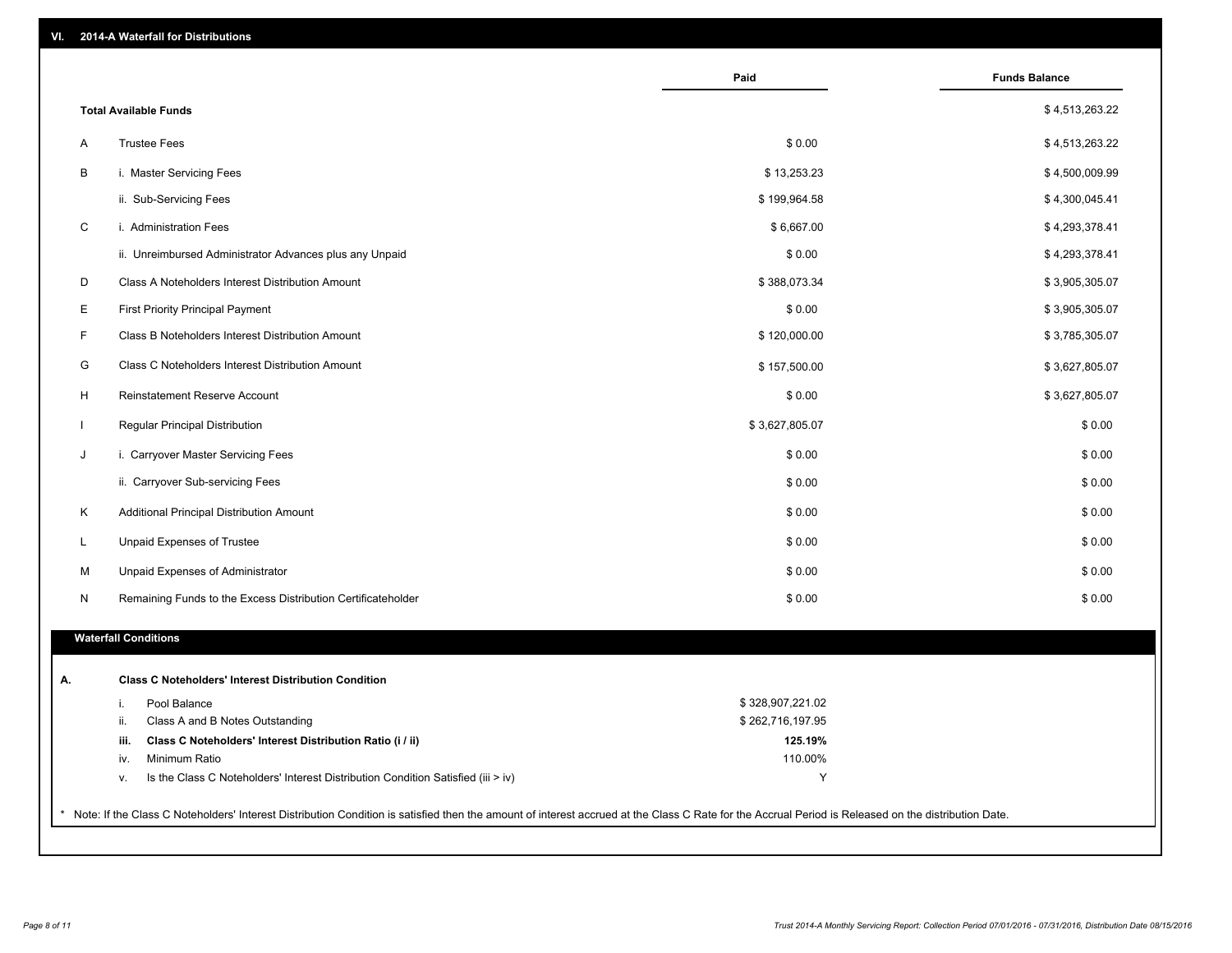| <b>Distribution Amounts</b>                                |                         |                         |                         |
|------------------------------------------------------------|-------------------------|-------------------------|-------------------------|
|                                                            | A <sub>1</sub>          | A <sub>2</sub> A        | A <sub>2</sub> B        |
| Cusip/Isin                                                 | 784456AA3               | 784456AB1               | 784456AC9               |
| <b>Beginning Balance</b>                                   | \$40,716,197.95         | \$68,000,000.00         | \$68,000,000.00         |
| Index                                                      | <b>LIBOR</b>            | <b>FIXED</b>            | <b>LIBOR</b>            |
| Spread/Fixed Rate                                          | 0.50%                   | 3.05%                   | 1.15%                   |
| Record Date (Days Prior to Distribution)                   | 1 NEW YORK BUSINESS DAY | 1 NEW YORK BUSINESS DAY | 1 NEW YORK BUSINESS DAY |
| <b>Accrual Period Begin</b>                                | 7/15/2016               | 7/15/2016               | 7/15/2016               |
| <b>Accrual Period End</b>                                  | 8/15/2016               | 8/15/2016               | 8/15/2016               |
| Daycount Fraction                                          | 0.08611111              | 0.08333333              | 0.08611111              |
| Interest Rate*                                             | 0.98135%                | 3.05000%                | 1.63135%                |
| <b>Accrued Interest Factor</b>                             | 0.000845051             | 0.002541667             | 0.001404774             |
| <b>Current Interest Due</b>                                | \$34,407.28             | \$172,833.33            | \$95,524.61             |
| Interest Shortfall from Prior Period Plus Accrued Interest | $\mathsf{\$}$ -         | $\mathsf{\$}$ -         | $\mathsf{\$}$ -         |
| <b>Total Interest Due</b>                                  | \$34,407.28             | \$172,833.33            | \$95,524.61             |
| <b>Interest Paid</b>                                       | \$34,407.28             | \$172,833.33            | \$95,524.61             |
| <b>Interest Shortfall</b>                                  | $\frac{2}{3}$ -         | $\mathsf{\$}$ -         | $$ -$                   |
| <b>Principal Paid</b>                                      | \$3,627,805.07          | $\frac{2}{3}$ -         | $S -$                   |
| <b>Ending Principal Balance</b>                            | \$37,088,392.88         | \$68,000,000.00         | \$68,000,000.00         |
| Paydown Factor                                             | 0.030744111             | 0.000000000             | 0.000000000             |
| <b>Ending Balance Factor</b>                               | 0.314308414             | 1.000000000             | 1.000000000             |

\* Pay rates for Current Distribution. For the interest rates applicable to the next distribution date, please see https://www.salliemae.com/about/investors/data/SMBabrate.txt.

**VII. 2014-A Distributions**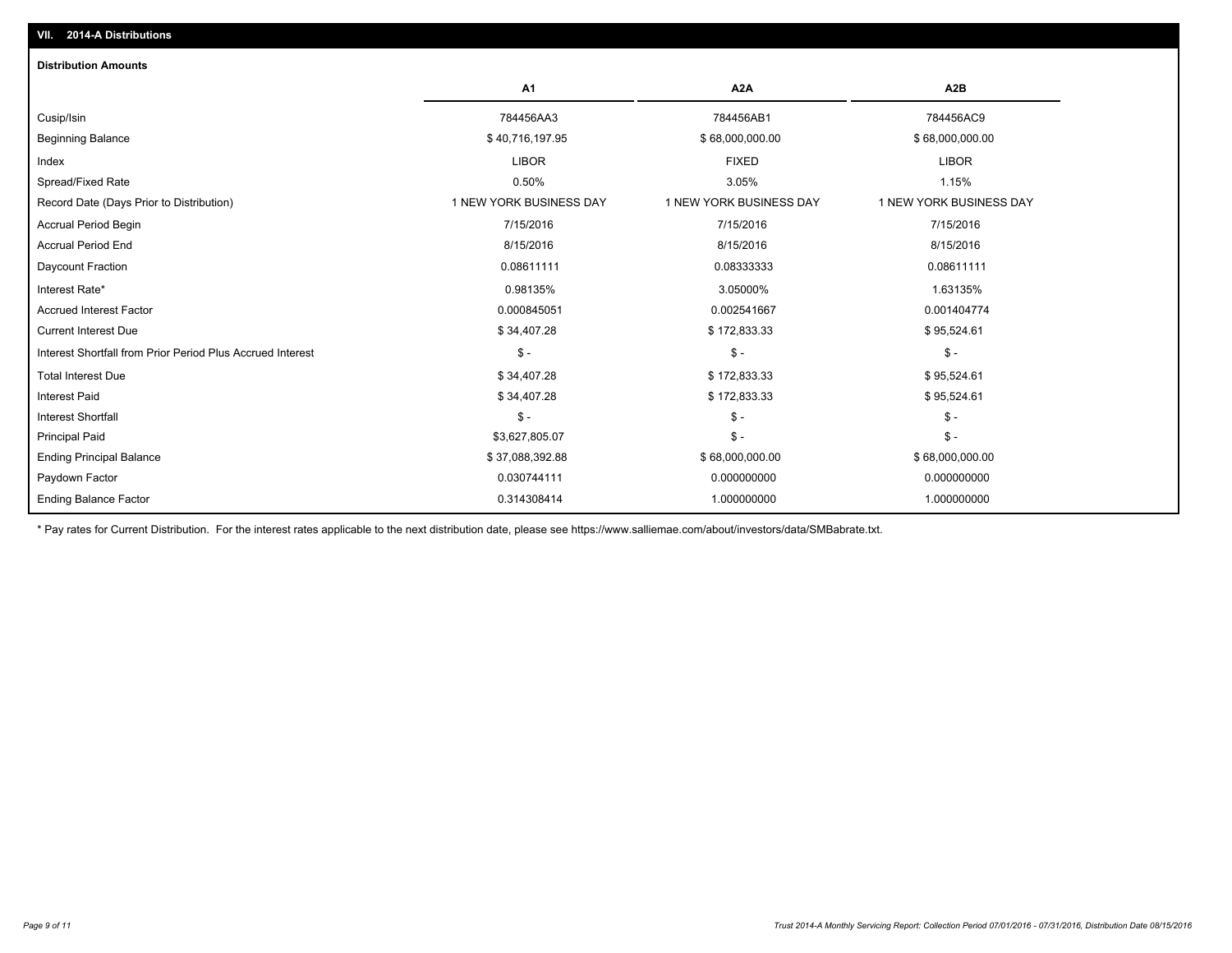| <b>Distribution Amounts</b>                                |                         |                         |                         |
|------------------------------------------------------------|-------------------------|-------------------------|-------------------------|
|                                                            | A3                      | в                       | c                       |
| Cusip/Isin                                                 | 784456AD7               | 784456AE5               | 784456AF2               |
| <b>Beginning Balance</b>                                   | \$50,000,000.00         | \$36,000,000.00         | \$42,000,000.00         |
| Index                                                      | <b>LIBOR</b>            | <b>FIXED</b>            | <b>FIXED</b>            |
| Spread/Fixed Rate                                          | 1.50%                   | 4.00%                   | 4.50%                   |
| Record Date (Days Prior to Distribution)                   | 1 NEW YORK BUSINESS DAY | 1 NEW YORK BUSINESS DAY | 1 NEW YORK BUSINESS DAY |
| <b>Accrual Period Begin</b>                                | 7/15/2016               | 7/15/2016               | 7/15/2016               |
| <b>Accrual Period End</b>                                  | 8/15/2016               | 8/15/2016               | 8/15/2016               |
| Daycount Fraction                                          | 0.08611111              | 0.08333333              | 0.08333333              |
| Interest Rate*                                             | 1.98135%                | 4.00000%                | 4.50000%                |
| <b>Accrued Interest Factor</b>                             | 0.001706162             | 0.003333333             | 0.003750000             |
| <b>Current Interest Due</b>                                | \$85,308.12             | \$120,000.00            | \$157,500.00            |
| Interest Shortfall from Prior Period Plus Accrued Interest | $$ -$                   | $\mathsf{\$}$ -         | $$ -$                   |
| <b>Total Interest Due</b>                                  | \$85,308.12             | \$120,000.00            | \$157,500.00            |
| <b>Interest Paid</b>                                       | \$85,308.12             | \$120,000.00            | \$157,500.00            |
| <b>Interest Shortfall</b>                                  | $S -$                   | $\mathcal{S}$ -         | $S -$                   |
| <b>Principal Paid</b>                                      | $S -$                   | $\mathsf{\$}$ -         | $S -$                   |
| <b>Ending Principal Balance</b>                            | \$50,000,000.00         | \$36,000,000.00         | \$42,000,000.00         |
| Paydown Factor                                             | 0.000000000             | 0.000000000             | 0.000000000             |
| <b>Ending Balance Factor</b>                               | 1.000000000             | 1.000000000             | 1.000000000             |
|                                                            |                         |                         |                         |

\* Pay rates for Current Distribution. For the interest rates applicable to the next distribution date, please see https://www.salliemae.com/about/investors/data/SMBabrate.txt.

**VII. 2014-A Distributions**